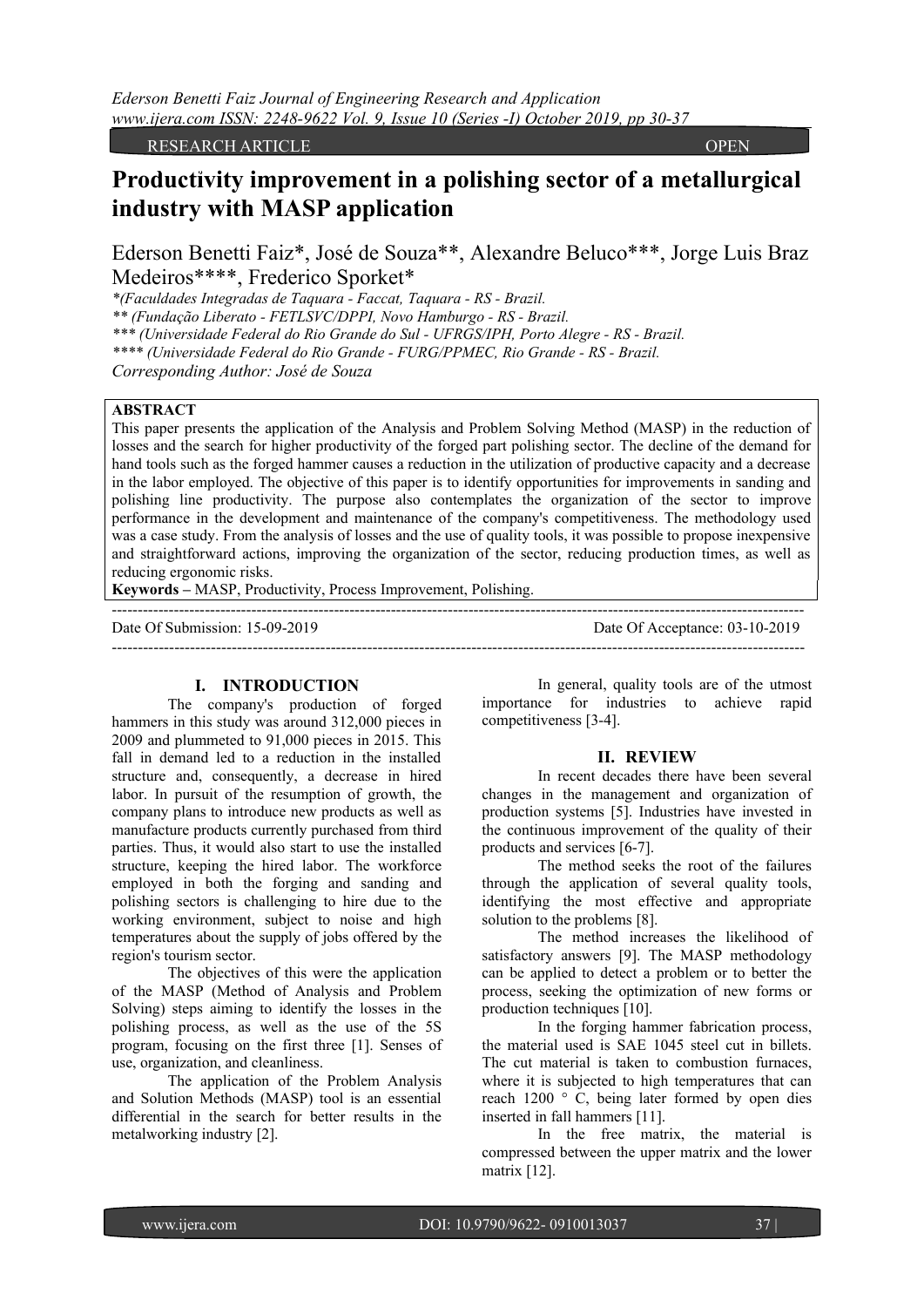#### *Ederson Benetti Faiz Journal of Engineering Research and Application www.ijera.com ISSN: 2248-9622 Vol. 9, Issue 10 (Series -I) October 2019, pp 30-37*

The heating in combustion furnaces causes the formation of scale on the surface of the part, due to prolonged exposure under high temperature [13]. Due to this, the part undergoes the blasting process. Shot peening, scientific name given to the blasting process, is defined as the mechanical cold surface treatment of metal parts, resulting from the impact of spherical particles driven by compressed air or rotation, allowing the surface finish [14].

In the next step to this process, the parts are sent to the sanding and polishing industry. The forged part is submitted to the machining process, aiming at the removal of additional material, obtaining the piece in its desired final shape [13]. The sanding process prepares the surface for applying finishes, such as paints and varnishes [15].

Polishing may consist of the first step in a coarser process, removing grooves and scratches from cutting or roughing, using sandpaper with variable particle size [16].

In the second stage of fine finishing, sandpaper with decreasing particle size or abrasive pastes such as diamond paste used for a scratch-free surface finish. Line balancing is required for layout reorganization and the pursuit of increased production efficiency and to make the process more organized by reducing the backlash at each workstation [17-18].

#### **III. MATERIALS AND METHODS**

In the forging industry, the following parts are stored for sanding and polishing by production order. The produced parts receive two finishes. The first is a polished model, Figure 1(a), after blasting the piece goes through grinding wheel and sandpaper, receiving a glossy finish. The second is a sandblasted model, as shown in Figure 1(b), where only the anvil, eye and ear receive a sanding and the remainder of the hammer body receives a rough finish, free of the forge scales and shells by the blasting process.



**Fig. 1:** Models of a hammered hammer. a) Polished model; b) Sandblasted model without polishing.

The polished hammer is the model that demands the most time and the most production steps. The part goes through four machines, requiring eight steps for its production, and its processing time is approximately 140 seconds per piece. The blasted hammer, in turn, uses three machines, requiring four steps for its creation, and its processing time is about 23 seconds per part.

For steps where the hammer's ear and the hammer's body are sanded, brackets must be used. The supports serve to allow the worker to apply higher pressure of the part against the abrasive sandpaper used in the process, thus allowing the roughing of the piece. Also, the bracket is responsible for finishing the top of the hammer ear roughing and correcting imperfections in the forging process caused by block wear.

The initial layout of the sector consisted of five belt-type sanders, each holding two workstations and a grinding wheel, as shown in Figure 2. Of the five sanders, two were deactivated but remained on the production line layout.



sector.

The reduction in the workforce, due to the low demand for forged products that pass through the sector, led to a change in the production flow. The number of employees increased to two, but the structure and form of production did not have to be adjusted, causing losses mainly in the way of excess employee movement between production stages. The distance traveled identified between the production steps of the sanding line, and hammer polishing was 13.2 meters for each piece produced.

Figure 3 shows the supports used in the process. These parts have the shape of the lower curves of the hammer and serve as the basis for roughing and polishing the parts. These were produced by hand. The piece is secured to the bracket by the hammer socket, the eye hole, and the lower ear support and hammer stop body.



**Fig. 3:** Supports used for roughing parts.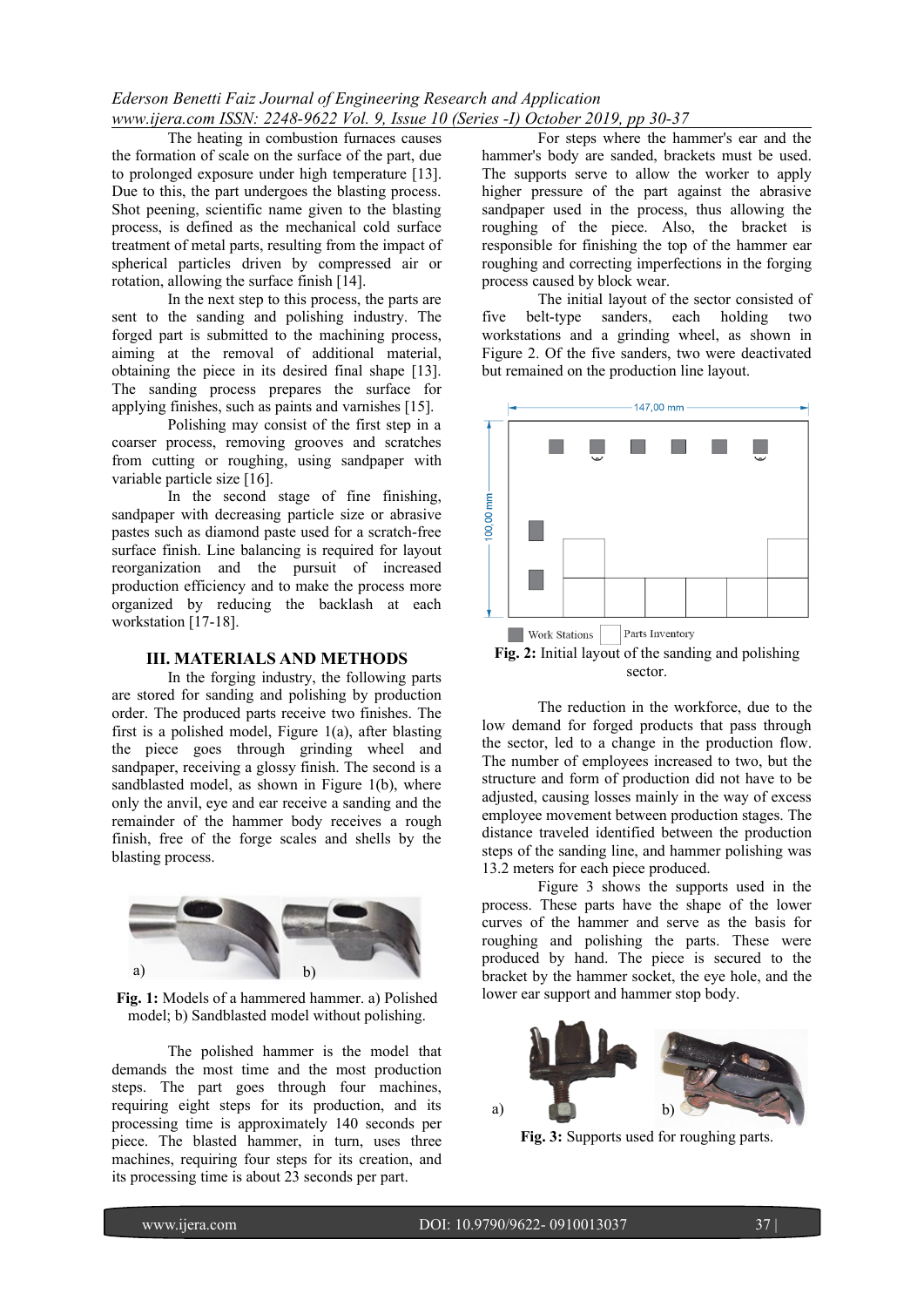## **Application of the MASP Method**

The Problem Analysis and Solution Method (MASP) followed the steps: 1 - Identification; 2 - Observation; 3 - Analysis; 4 - Action Plan; 5 - Action; 6 - Verification; 7 - Standardization and 8 - Conclusion.

## **1) Problem Identification**

To identify the problem of the sanding and polishing sector of the company under study, it was decided to perform Brainstorming, due to the lack of records and the scarcity of data and information related to production methods, failures, defective production, among other factors.

The meetings involved the company's director, the administrative manager, representing the company's top management, the two mechanics responsible for maintaining, altering, or adapting the company, the employees, and the researcher. The meetings took place in three stages, primarily involving the researcher and the director. In a second moment, they met the researcher, mechanics, and employees and, in the third moment, all involved.

Thus, the free formation of opinions was sought, without any form of inhibition. In these meetings, the ideas converged to losses related to excessive movement in the sector itself and between the process steps. After searching for the root causes of the detected problem, we proceeded to the next phase of the MASP application.

#### **2) Observation**

To understand the operation of the sanding and polishing industry, observations were made in the process as well as meetings in the workplace. Thus, we sought to identify the production steps and the time taken of each phase for each hammer model produced as well as the sector organization. At first, the polished model was time-taken, and the steps and production time were graphically represented, as shown in Table 1.

| steps.                     |          |
|----------------------------|----------|
| <b>Activity</b>            | Time (s) |
| Sanding Hammer Anvil       | 7.2      |
| Sanding ear                | 5.1      |
| Sanding eye, nail and base | 7.3      |
| Sanding Hammer Anvil       | 2.4      |
| Sanding Hammer body        | 17.2     |
| Open ears                  | 2.4      |
| Hammer Anvil polishing     | 4.2.     |
| Polishing hammer           | 37.3     |

**Table 1:** Time analysis graph versus polished model

Each of the lines in table 1 represents a step

on the production line. All of them are performed manually. Each new step means a new movement of the part and also the employee.

The total production time per piece of the model found was approximately 140 seconds using eight production steps. Of this time, only 83 seconds were actually used in the process, and 57 seconds were lost in the process, as shown in Figure 4.



■ Total time Effective time Wasted time

**Fig. 4:** Time analysis graph of polished model.

The same procedure was performed with the blasted model, seeking to identify the production steps and times, as shown in Table 2.

| Table 2: Blasted model time analysis graph. |          |
|---------------------------------------------|----------|
| <b>Activity</b>                             | Time (s) |
| Sanding Hammer Anvil                        | 2.6      |
| Sanding ear                                 | 5.4      |
| Sanding eye, nail and base                  | 5.4      |
| Open ears                                   | 2.5      |

The sandblasted model presented processing time per piece of approximately 23 seconds, using four production steps, of which about 15 seconds represented the effective time and 8



**Fig. 5:** Time *versus* steps analysis graph of the blasted model.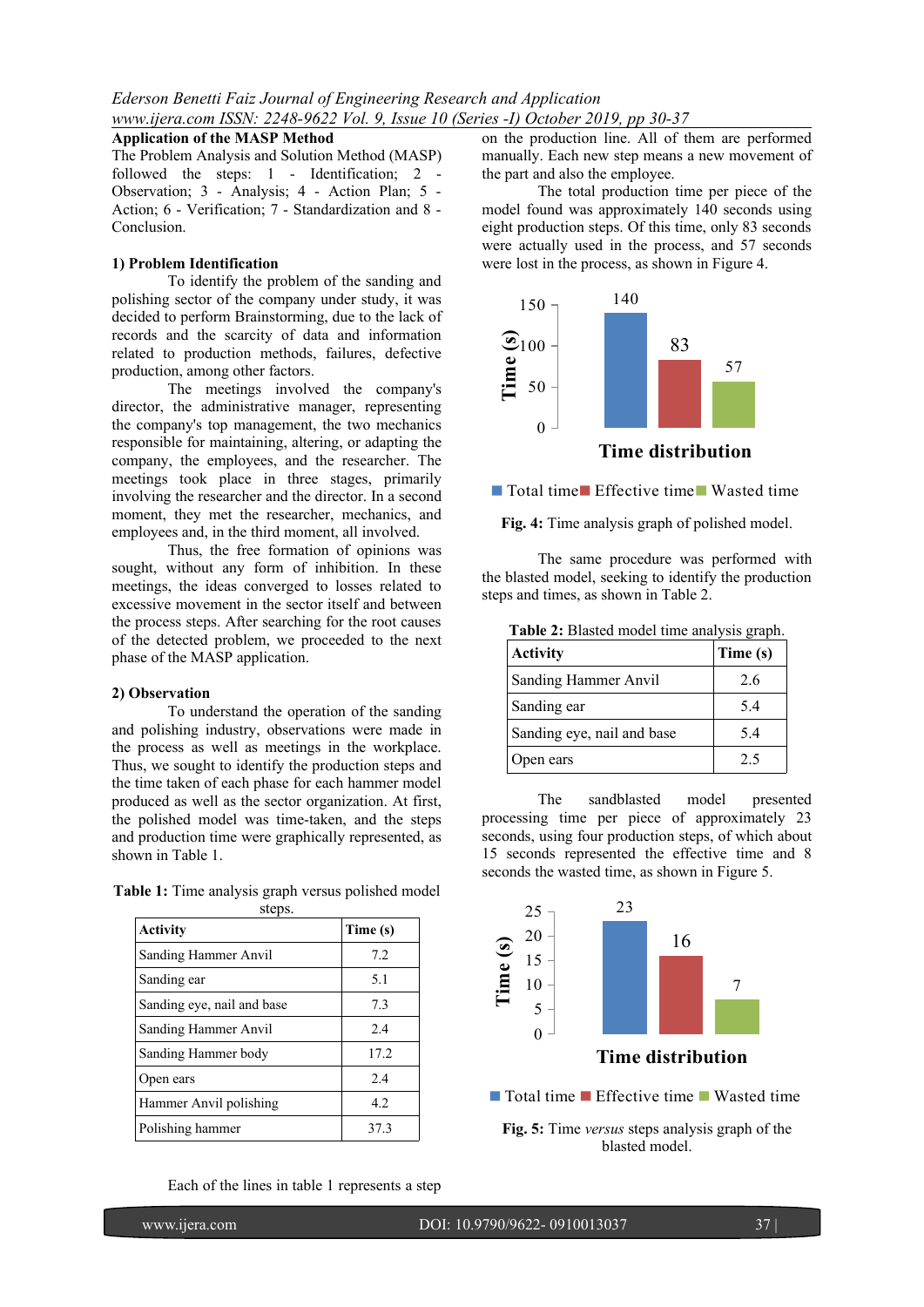## **3) Analysis**

After this data collection, they were presented to the brainstorming group to identify the essential causes of the problem. For this, we used the quality tool called Ishikawa Diagram or Cause and Effect Diagram, seeking to present a relationship between the factors that cause a particular effect. The main factors identified as influencing overmovement are concentrated in the method, starting with the unbalanced production flow caused by improper layout. This method did not change after the reduction in forged demand, even after the sector had reduced its employees. The unbalance of the line causes excessive movement between the steps; therefore, it is clear that several measures could be performed in the same equipment, reducing processing time.

Another identified factor is related to the machines. With the reduction of employees in the sector, the number of belt-type sander machines used increased from 5 to 3, but idle machines remained on the production line and between stages. Thus, the employee has to shift greater distance between the hammer sanding steps. There is also the problem of the lack of tools to change supports, causing the employee to move to the maintenance sector in search of them.

In some used machines, brackets are installed, where the hammer is affixed, being used in order to assist in applying higher pressure of the part against the sandpaper, making the initial roughing on the surface of the piece. These machines are not organized for a production sequence, and there is no record of the last maintenance on them, being in poor condition for use, no longer performing the function for which they are intended.

Another factor is related to the way the forged parts stock is stored. The parts are moved from the forging sector to the sanding and polishing sector using handcarts by the tempering process manager. In this handcart, an average of 100 pieces is transported, considering that the production batches range from 1800 to 2500 pieces and that the distance between the starting point and the end is approximately 80 meters. In addition, the parts are deposited on the sector floor, being separated by wooden guides. There is also the risk of an ergonomic problem of this process, linked to inadequate posture by improper weight transportation.

The displacement of the parts between the steps of the sanding process is done in boxes, which are placed on the sector floor, causing a slower movement of the piece because it is farther from the operator. Industry employees to move the box to the next step.

## **4) Action Plan**

P a g e

Once the causes are prioritized, the next

step is to search for solutions that are within reach of the organization. The tool adopted for this MASP step is 5W2H. The proposed solutions were of consensus of the group, after analysis of the several possibilities. Usually, at this stage, only the root cause of the problem is attacked, but in this case, an action plan has been prepared to address the possible reasons that emerged in the Ishikawa and Brainstorming Diagram, as they are easy to apply and inexpensive. Implementation, allowing improvements that will contribute to the proper functioning of the sector studied. Seven Action Plans (AP) were established.

 $AP<sub>1</sub>$ , Action Plan 1, aims at organizing the area of the sanding and polishing sector by organizing the parts produced. The pieces were transported into containers from the company's outdated sector. Thus, the transportation previously performed several times manually during the production of a particular batch, started to be done once at the end of batch production, using the company's forklift.

After organizing the stock of forgings, we sought to present the 5S tool, according to  $AP<sub>2</sub>$ , in order to mobilize the participants of the sector for the need to create a new culture of organization and cleaning, as a way to maintain a more working environment healthy and favorable for daily living. Thus, the last business day of March was intended to put into practice the concepts presented, mainly referring to the three initial ideas of the tool. The walls of the sector were cleaned, where many residues from the process were found. Wastebaskets and demarcations were also identified in the sector for organizing the boxes used to transport parts. It was collected the abrasive material used in the process, previously spread throughout the sector, defining a specific place for storage and day of the week to transport it to the collection place held in the company.

The elimination of decommissioned machines, in AP3, aims at layout organization and workflow definition. These machines were two belttype sanders, which were no longer being used in the process, but were in the midst of the workflow between production steps.

The balancing of the production line, according to AP4, aims to determine the correct number of jobs, based on the historical average monthly demand of the previous year. Thus, with an average of 8800 pieces/month and a Takt time of 1.27 minutes for the required time, in order to produce the polished model and the sandblasted model, we obtained a number of jobs higher than two. Thus, the similar steps were joined, reducing the processing into three positions.

The maintenance of the supports carried out in the company's matrix sector, mentioned in  $AP_5$ , sought primarily to improve the quality of the finish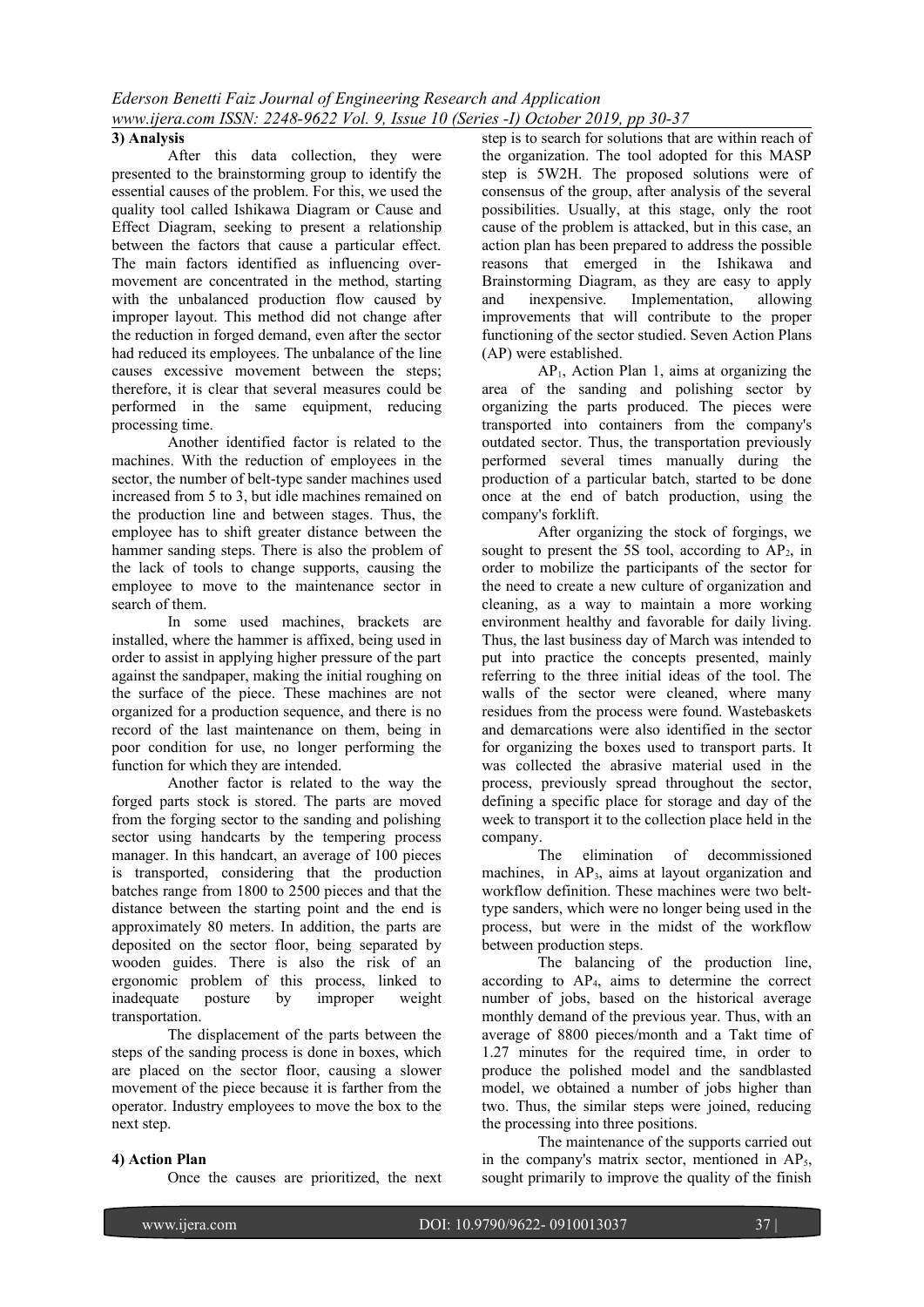by correcting imperfections arising from the forging process due to the wear of the dies. It also aimed to eliminate the movement caused by the search for adaptations, handcrafted, performed incorrectly by employees in the sanding and polishing sector. The new brackets made it easier to fit and secure the workpiece, so the workpiece did not move during pressure on the sandpaper, maintaining standard and uniform workpiece roughing.

The transportation of the pieces between the workstations was carried out in boxes accommodated on the sector floor. For his movement, the employee performed the ergonomically harmful action by raising it until the next step or needed the assistance of another employee, who must necessarily leave his job. The construction of side tables is in  $AP_6$ , seeks to bring the boxes closer to the employee, limiting the movement between picking and dropping the pieces. With transport cars, the aim was to facilitate transportation between workstations, in addition to eliminating ergonomic risks.

The tooling was organized through the construction of a metal rack with hooks with the demarcation of the pieces in  $AP_7$ . Thus, supports and tools used to exchange them became organized, visible, and identified. Therefore, all mechanisms used in the sector are exposed. Thus, we sought to eliminate the time spent identifying the necessary parts or moving to other sectors in the search for the required tool. The action plans had a cost of materials in the amount of approximately R\$ 1,210.00 being realized at the company's premises, using available material and equipment.

#### **5) Action**

The next step in drawing up the action plan is practice. For this, the listed actions for the involvement and collaboration in the accomplishment of the defined steps occurred to the involved ones. It was necessary to conduct training and follow up of activities to contemplate the schedule and the success of the implementation.

#### **6) Verification**

The next step in implementing the MASP method is to verify the actions taken. This phase was carried out after the completion of the action plan actions. The check consists of checking if the root cause block was useful, or if the results were satisfactory. A new time survey of the production steps and an analysis of the scenario after completion of the listed actions was required.

#### **7) Standardization**

The standardization step happens after approval of the verification step. Thus, the standardization of the sanding and polishing process was performed through training of the employees

involved, seeking to maintain the new flow, eliminating unnecessary movements, as well as the use and the correct organization of tools and templates of the sector.

#### **IV. DISCUSSION OF RESULTS**

After the process analysis and the application of the MASP steps, associated with the quality tools and applications of improvements in the sector organization, it was possible to reassess the production process, identifying advances in the sector quality and productivity. After balancing and organizing the workflow, as well as maintaining the templates used in the process, the layout was modified as shown in Figure 6.



**Fig. 6:** Time analysis graph of polished model.

New sanding and polishing industry layout The new layout made it possible to reduce the displacement of employees in the sector, from the first 13.2 meters, as shown in Figure 7a, to 4.5 meters, as shown in Figure 7b, following proposed changes to the Action Plan.



**Fig. 7**: Comparative layout displacement in the sanding and polishing sector.

The workstations went from four to three, thus reducing the process steps, from the initial eight to four in the polished model and from four to two in the sandblasted model.

There was a joining of operations, first, second, and fourth stages of the production process of the polished model. Stages were grouped according to the similarity of reducing the manual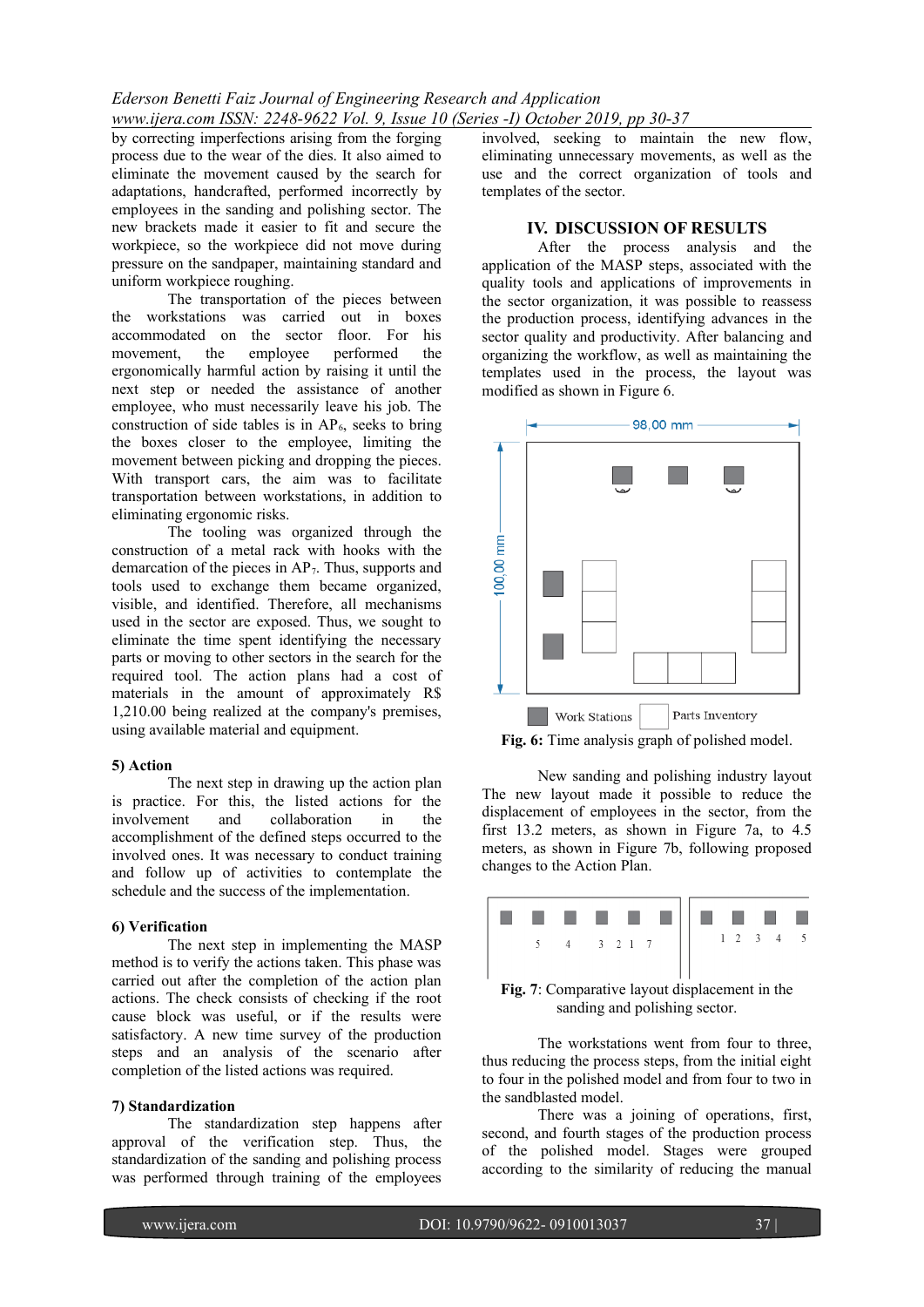movement of the piece between workstations. There was a significant reduction in model processing time.

The reduction in movement is most evident with a flow map presentation of the polished and sandblasted models, after applying the proposed improvements in the action plan. In both cases, the parts need transport with the aid of boxes and carts to move between the machines, but follow a linear flow, eliminating the back and forth that previously occurred.

By changing the layout, eliminating machine downtime, thereby reducing unnecessary movement between process steps and maintaining the templates used in the sanding and polishing process, it was possible to minimize hammer processing time for both the polished model as for the sandblasted model. Figure 8, presents the comparison of the results obtained after applying the proposed actions in the action plan.



**Fig. 8**: Comparison of Polished Model results.

The blue columns indicate the time survey at the beginning of the study, used for the production of the polished model, which involved a more significant number of production steps and longer processing time.

After the changes, a new time survey was performed, shown in Figure 9, the orange columns of the chart.



**Fig. 9**: Comparison of results for Sandblasted Model.

A significant reduction of 35% in the total processing time compared to the initial time was observed and a substantial decrease of 59% in the time wasted during processing, thus increasing the current process time. These results are due to the elimination of unnecessary movement between workstations, which led to excessive motions of manually picking and dropping the piece.

For the blasted model, there was also a reduction in the total processing time, increasing the

effective time and reducing the wasted time, but with a smaller percentage. This is because the model involves fewer production steps and jobs, thus less manual movement of parts.

The reduction of the processing time, especially of the polished model, contributes to the decline of the production batches and, consequently, to the decrease in the finished products inventory in the company's shipping sector. This allowed more flexibility of the production line, being possible to work with batch sizes and varied models, facilitating the service to the retail market that unlike the wholesaler requires immediate deliveries, with smaller but diverse quantities.

The daily production capacity of polished model parts increased from 226 to 347 pieces, representing a 53.5% increase in the production capacity of this model. In a monthly analysis of 22 business days, this growth in production capacity represents just over 2660 pieces over the previous production. For the blasted model, the daily size went from only over 1370 pieces to about 1540, representing a 12.5% increase in production capacity, totaling just over 3700 pieces/month over the previous production. The maintenance of the jigs allowed for quality gains in the final product, reducing imperfections from the forging process, especially hammer ear deformations. This was because with the jig correction, the part became firm and fixed in the jig, maintaining standard format between the pieces.

Another significant result obtained from the actions implemented was the reduction of manual movement of forgings between the forging sector and the sanding and polishing sector. With the use of containers, transportation started to be performed by forklift only at the end of the production batch. In addition to contributing to the organization of the sector, since the pieces are no longer scattered on the floor of the sector, there was the elimination of ergonomic risks to employees who previously transported the parts, using handcarts as a means of transport, need to lift weight incorrectly.

Both changes in layout, as well as the storage and transportation of parts, contributed to the reduction of the occupied area, from initial 176 m² to 118 m². Thus, 58 m² of free space was provided for the introduction of the necessary equipment for the introduction of new products.

# **V. CONCLUSION**

This paper proposed to identify opportunities for improvements in the organization and productivity in the sanding and polishing sector. By applying the problem analysis and problemsolving method in conjunction with quality tools such as the Ishikawa Diagram, 5W2H, and 5S, actions were taken to reduce problems identified jointly with the work team. These were simple and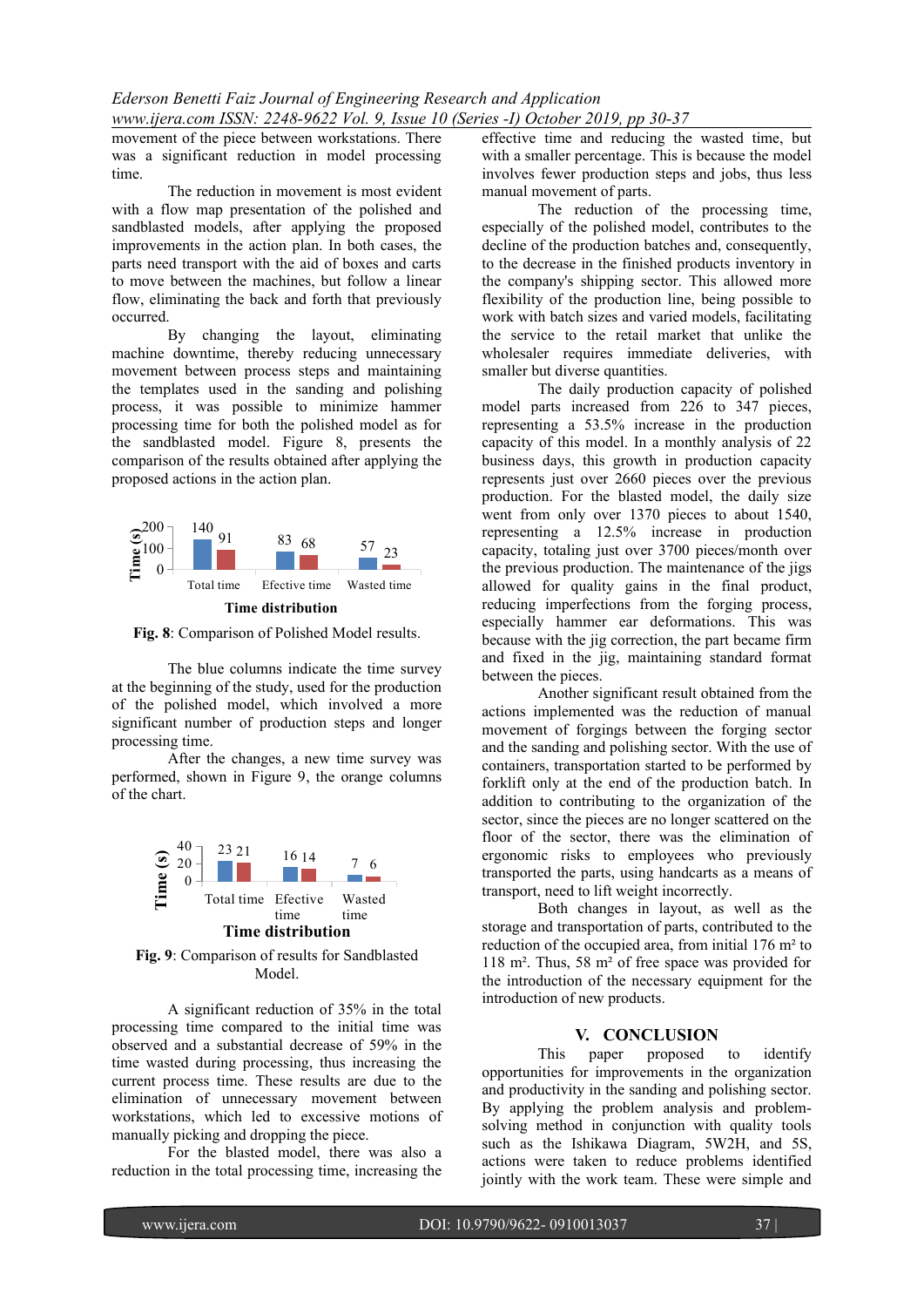inexpensive actions applied in the sanding and polishing sector, such as the elimination of two decommissioned machines located next to the production line, the relocation of parts stock in containers and the identification and organization of tooling. These actions resulted in improvements in workflow organization and forged parts inventory, contributing to a reduction in floor space by 58 m², as well as reducing the possibility of ergonomic problems with incorrect lifting and weight transportation. Measures were also taken to reduce movement between work steps.

Reduction of the polished model's processing time from the initial time by 35% and a reduction of the wasted time by 59% was the result of layout reorganization and line balancing. As a result, higher productivity was achieved, reducing the inventory of finished products in the company's expedition, as well as allowing greater flexibility of the line.

The processing of the polished model initially used eight steps and then, after the changes, to five. The blasted model, on the other hand, went from four initial stages to two, after the application of the proposed actions. Higher productivity and increased quality of the final product, maintaining the symmetry of the parts produced occurred through the standardization of the templates used and the production steps.

The application of the concepts of the 5S tool contributed to the dissemination of a new culture, regarding organization and cleanliness, cultivating critical thinking about the actions taken in the daily life of the sector.

Finally, the MASP method, in combination with the implementation of analysis tools is most effective in finding problem solutions that affect the smooth running of processes linked to the pursuit of continuous improvement.

#### **ACKNOWLEDGEMENTS**

This paper is part of several studies of a group of Researchers, Professors and students of Engineering from Brazil. The research group does not receive any funding to support it.

#### **REFERENCES**

- [1]. V.F. Campos, Controle da Qualidade Total (no estilo japonês). 8ª ed. Nova Lima: INDG Tecnologia e Serviço Ltda, 2004.
- [2]. J.D. Souza, D.P.F. Hadlich, T.R. Maahs, Analysis of the replacement of conventional pallets of wood for cardboard pallets [in Portuguese]. Revista Liberato Vol. 17, Issue 28, (2016) pp 01-134. DOI: 10.31514/rliberato.2016v17n28.p177.
- [3]. R.B. Ribeiro, J.D. Souza, A. Beluco, L.V. Biehl, J.L.B. Medeiros, F. Sporket, E.G. Rossini, F.A.D. Amaral, Application of the Single-Minute Exchange of Die system to the CNC sector of a shoe mold company Cogent Engineering, Vol 6,

Issue  $1$   $(2019)$   $DOI$ : 10.1080/23311916.2019.1606376

- [4]. C.E. Reis, G.L. Krumenauer, J.D. Souza, Planning and Production Control (PPC) on a footwear industry microenterprise: A case study [in Portuguese]. Espacios Vol. 37 nº 16 (2016) pp. 17
- [5]. R.B. Ribeiro, J.D. Souza, A. Beluco, L.V. Biehl, J.L.B. Medeiros, F. Sporket, E. G., Rossini, F.A.D. Amaral, Application of the Single-Minute Exchange of Die system to the CNC sector of a shoe mold company Cogent Engineering, Vol 6, I 1 2019. DOI: 10.1080/23311916.2019.1606376
- [6]. P. Trombeta, J.D. Souza, L.V. Biehl, J.L.B. Medeiros, Redução do tempo de troca de moldes com SMED - Single Minute Exchange of Die and Tool em uma indústria de calçados, Revista Iberoamericana de Ingeniería Mecánica, [In Press] 2019.
- [7]. J.D. Conceição, J.D. Souza, Inventory management in the sector of injection moulding of a footwear company, Brazilian Journal of Operations & Production Management [In Press] 2019.
- [8]. M.A.M. Oliveira, V.K. Santos, Redução do alto índice de absenteísmo utilizando o método MASP. SADSJ - South American Development Society jornal – Vol. 1, Nº. 2 - 2015. São Paulo, Brasil.
- [9]. T.R.S. Silva, A.L.L. Souza, Gestão da qualidade como estratégia de competitividade: caso da baixada fluminense. 34º Encontro Nacional de Engenharia de Producao. Curitiba - PR. 10/2014.
- [10]. J.Z.N, Oliveira, J.C. Toledo, Metodologia de análise e solução de problemas (MASP): estudo de caso em uma empresa de pequeno porte do setor eletroeletrônico; Anais do XV SIMPEP - Simpósio de Engenharia de Produção. São Paulo, 2008.
- [11]. N.S. Romeu, G.P. Breyer, C.S. Caten, O uso do Seis Sigma para redução da variabilidade no processo e aumento da qualidade do produto no processo Forjaria. Revista Negócios e Talentos, 2013.
- [12]. J.D. Souza, L. Schaeffer, Study for the manufacture of special cylinders for biomethane [in Portuguese]. Revista Liberato Vol. 11, Issue 15 (2010) pp. 33-38 DOI: 10.31514/rliberato.2010v11n15.p33.
- [13]. D.F. Ramos, Desenvolvimento e aplicação de um método de redução de falhas em produtos de forjados. Graduação em Engenharia de Materiais pela Universidade Federal de Santa Catarina. Santa Catarina, 2011.
- [14]. G.H.R. Serizawa, J. Gallego, Análise estrutural da aplicação do processo de jateamento com granalhas de aço (shot peening) em rotores hidroelétricos. XII Congresso Nacional de Estudantes de Engenharia Mecânica – 22- 26/08/2005 - Ilha Solteira – SP.
- [15]. M.C.S. Alves, M.T.T. Gonçalves, F.M.F. Varasquim, L.F.F. Santiago, L.D. Varanda, E.C. Bianchi, Análise da influência da velocidade de corte, da granulometria da lixa e da pressão específica de corte no processo de lixamento. V I Congresso Nacional de Engenharia Mecânica, Campina Grande, PB, 2010.
- [16]. A. Sadovski, Teor crítico de cloretos para iniciação da corrosão do aço no betão. Influência do estado de superfície da armadura. Dissertações de